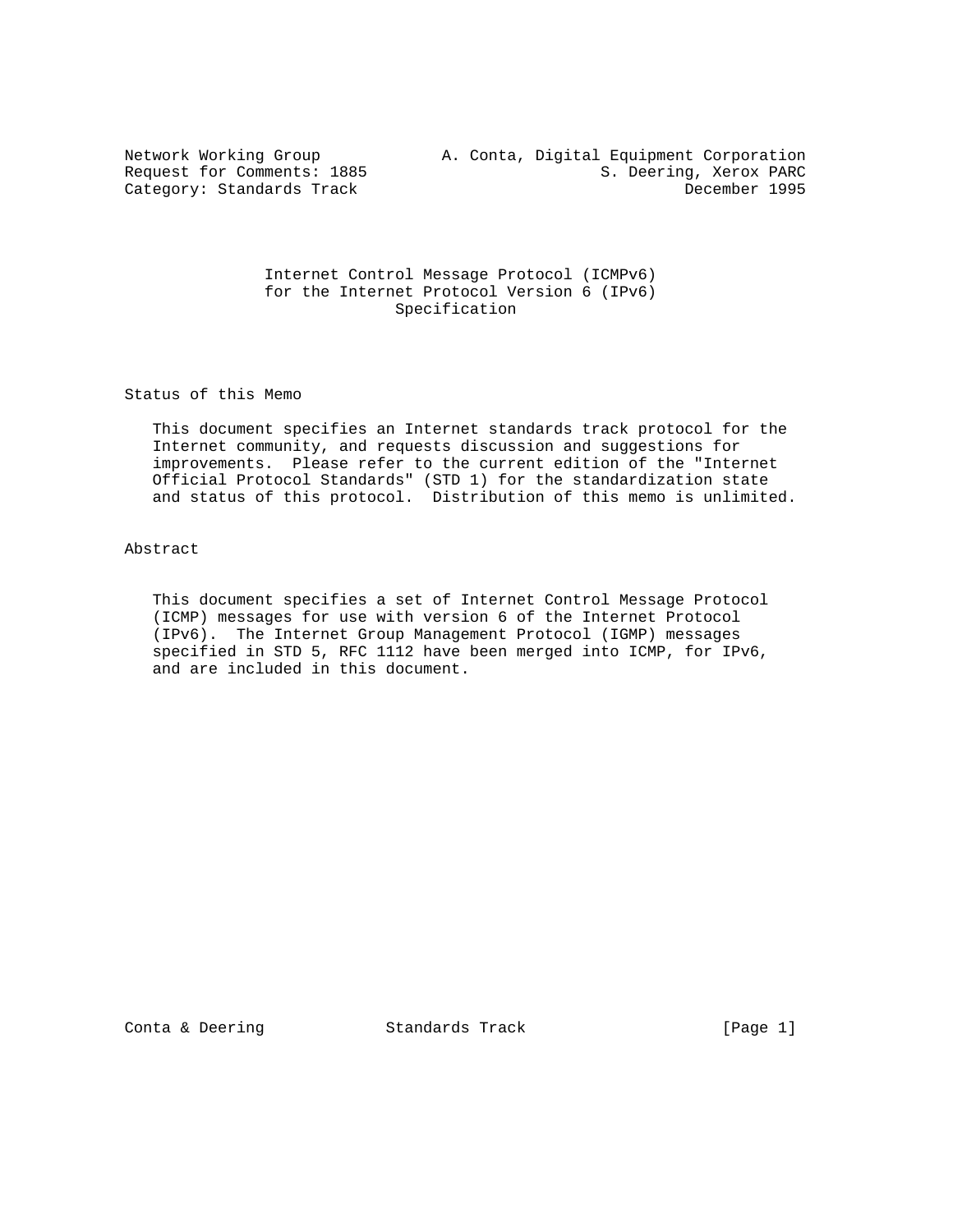Table of Contents

| 1. |                                           |
|----|-------------------------------------------|
| 2. | ICMPv6 (ICMP for IPv6)3                   |
|    | 2.1 Message General Format3               |
|    | 2.2 Message Source Address Determination4 |
|    | 2.3 Message Checksum Calculation5         |
|    | 2.4 Message Processing Rules5             |
|    |                                           |
|    | 3.1 Destination Unreachable Message8      |
|    | 3.2 Packet Too Big Message10              |
|    | 3.3 Time Exceeded Message11               |
|    | 3.4 Parameter Problem Message12           |
| 4. | ICMPv6 Informational Messages14           |
|    | 4.1 Echo Request Message14                |
|    | 4.2 Echo Reply Message15                  |
|    | 4.3 Group Membership Messages17           |
|    |                                           |
|    | 6. Acknowledgements19                     |
|    | 7. Security Considerations19              |
|    |                                           |

Conta & Deering **Standards Track** [Page 2]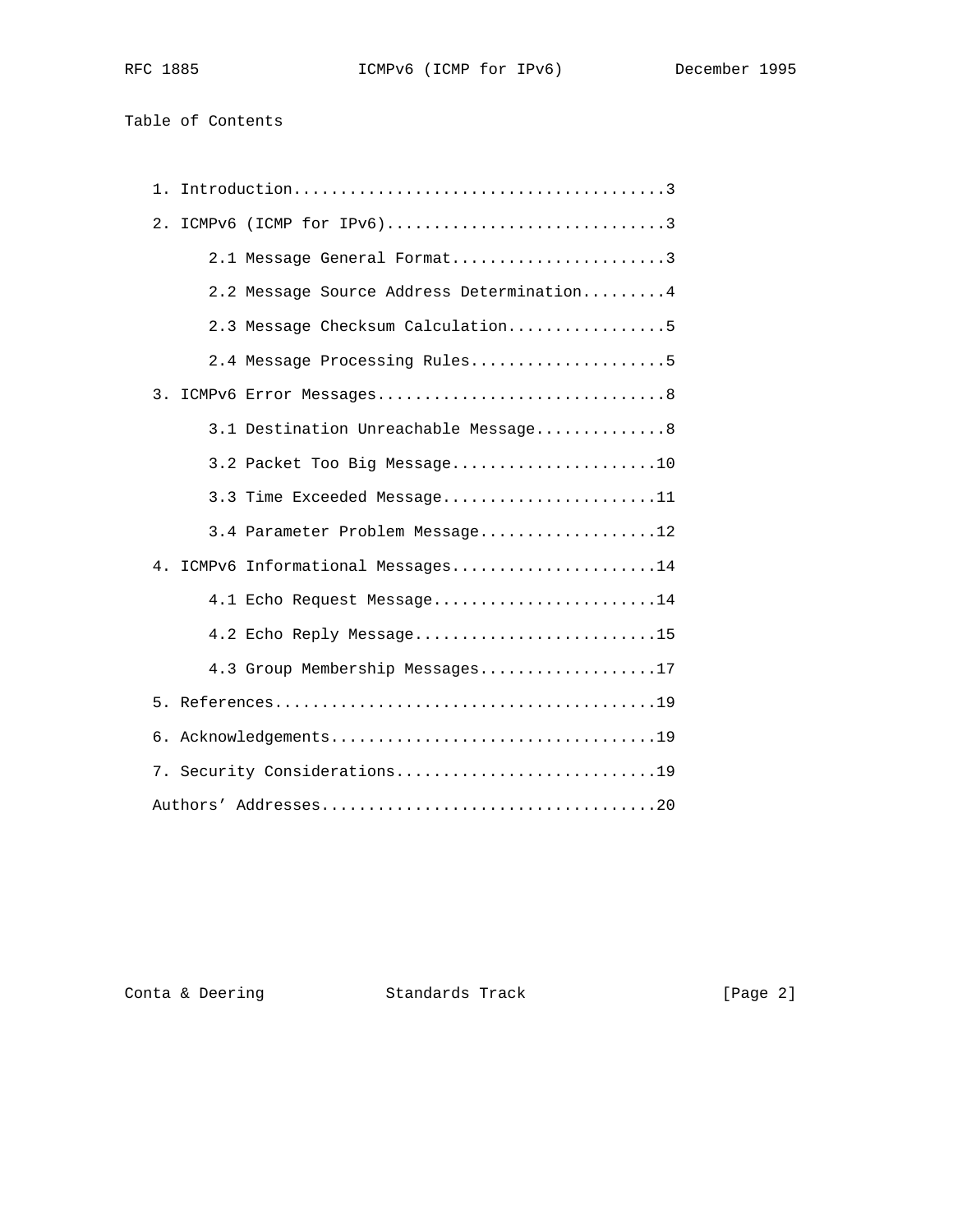### 1. Introduction

 The Internet Protocol, version 6 (IPv6) is a new version of IP. IPv6 uses the Internet Control Message Protocol (ICMP) as defined for IPv4 [RFC-792], with a number of changes. The Internet Group Membership Protocol (IGMP) specified for IPv4 [RFC-1112] has also been revised and has been absorbed into ICMP for IPv6. The resulting protocol is called ICMPv6, and has an IPv6 Next Header value of 58.

 This document describes the format of a set of control messages used in ICMPv6. It does not describe the procedures for using these messages to achieve functions like Path MTU discovery or multicast group membership maintenance; such procedures are described in other documents (e.g., [RFC-1112, RFC-1191]). Other documents may also introduce additional ICMPv6 message types, such as Neighbor Discovery messages [IPv6-DISC], subject to the general rules for ICMPv6 messages given in section 2 of this document.

 Terminology defined in the IPv6 specification [IPv6] and the IPv6 Routing and Addressing specification [IPv6-ADDR] applies to this document as well.

2. ICMPv6 (ICMP for IPv6)

 ICMPv6 is used by IPv6 nodes to report errors encountered in processing packets, and to perform other internet-layer functions, such as diagnostics (ICMPv6 "ping") and multicast membership reporting. ICMPv6 is an integral part of IPv6 and MUST be fully implemented by every IPv6 node.

2.1 Message General Format

 ICMPv6 messages are grouped into two classes: error messages and informational messages. Error messages are identified as such by having a zero in the high-order bit of their message Type field values. Thus, error messages have message Types from 0 to 127; informational messages have message Types from 128 to 255.

 This document defines the message formats for the following ICMPv6 messages:

Conta & Deering **Standards Track** [Page 3]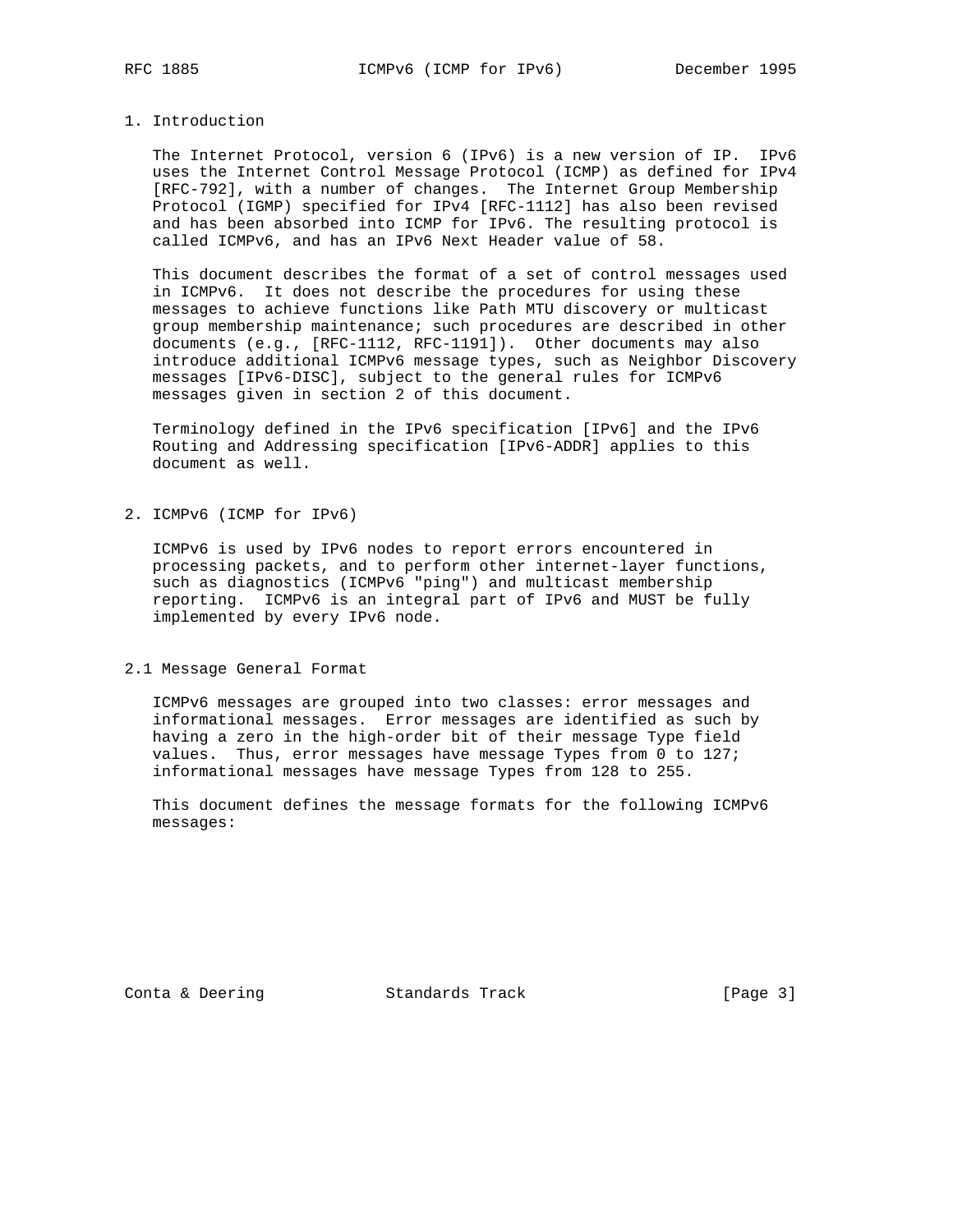ICMPv6 error messages:

|               | Destination Unreachable        | (see section 3.1) |  |
|---------------|--------------------------------|-------------------|--|
| 2             | Packet Too Big                 | (see section 3.2) |  |
| $\mathcal{E}$ | Time Exceeded                  | (see section 3.3) |  |
| 4             | Parameter Problem              | (see section 3.4) |  |
|               |                                |                   |  |
|               | ICMPv6 informational messages: |                   |  |

| 128 Echo Request               |  | (see section 4.1) |  |
|--------------------------------|--|-------------------|--|
| 129 Echo Reply                 |  | (see section 4.2) |  |
| 130 Group Membership Ouery     |  | (see section 4.3) |  |
| 131 Group Membership Report    |  | (see section 4.3) |  |
| 132 Group Membership Reduction |  | (see section 4.3) |  |
|                                |  |                   |  |

 Every ICMPv6 message is preceded by an IPv6 header and zero or more IPv6 extension headers. The ICMPv6 header is identified by a Next Header value of 58 in the immediately preceding header. (NOTE: this is different than the value used to identify ICMP for IPv4.)

The ICMPv6 messages have the following general format:

| 0 1 2 3 4 5 6 7 8 9 0 1 2 3 4 5 6 7 8 9 0 1 2 3 4 5 6 7 8 9 0 1 |      |  |  |  |      |                                   |  |  |  |  |  |          |  |  |  |  |
|-----------------------------------------------------------------|------|--|--|--|------|-----------------------------------|--|--|--|--|--|----------|--|--|--|--|
|                                                                 |      |  |  |  |      | --+-+-+-+-+-+-+-+-+-+-+-+-+-+-+-+ |  |  |  |  |  |          |  |  |  |  |
|                                                                 | Type |  |  |  | Code |                                   |  |  |  |  |  | Checksum |  |  |  |  |
|                                                                 |      |  |  |  |      |                                   |  |  |  |  |  |          |  |  |  |  |
|                                                                 |      |  |  |  |      |                                   |  |  |  |  |  |          |  |  |  |  |
|                                                                 |      |  |  |  |      | Message Body                      |  |  |  |  |  |          |  |  |  |  |
|                                                                 |      |  |  |  |      |                                   |  |  |  |  |  |          |  |  |  |  |

 The type field indicates the type of the message. Its value determines the format of the remaining data.

 The code field depends on the message type. It is used to create an additional level of message granularity.

 The checksum field is used to detect data corruption in the ICMPv6 message and parts of the IPv6 header.

### 2.2 Message Source Address Determination

 A node that sends an ICMPv6 message has to determine both the Source and Destination IPv6 Addresses in the IPv6 header before calculating the checksum. If the node has more than one unicast address, it must choose the Source Address of the message as follows:

Conta & Deering Standards Track [Page 4]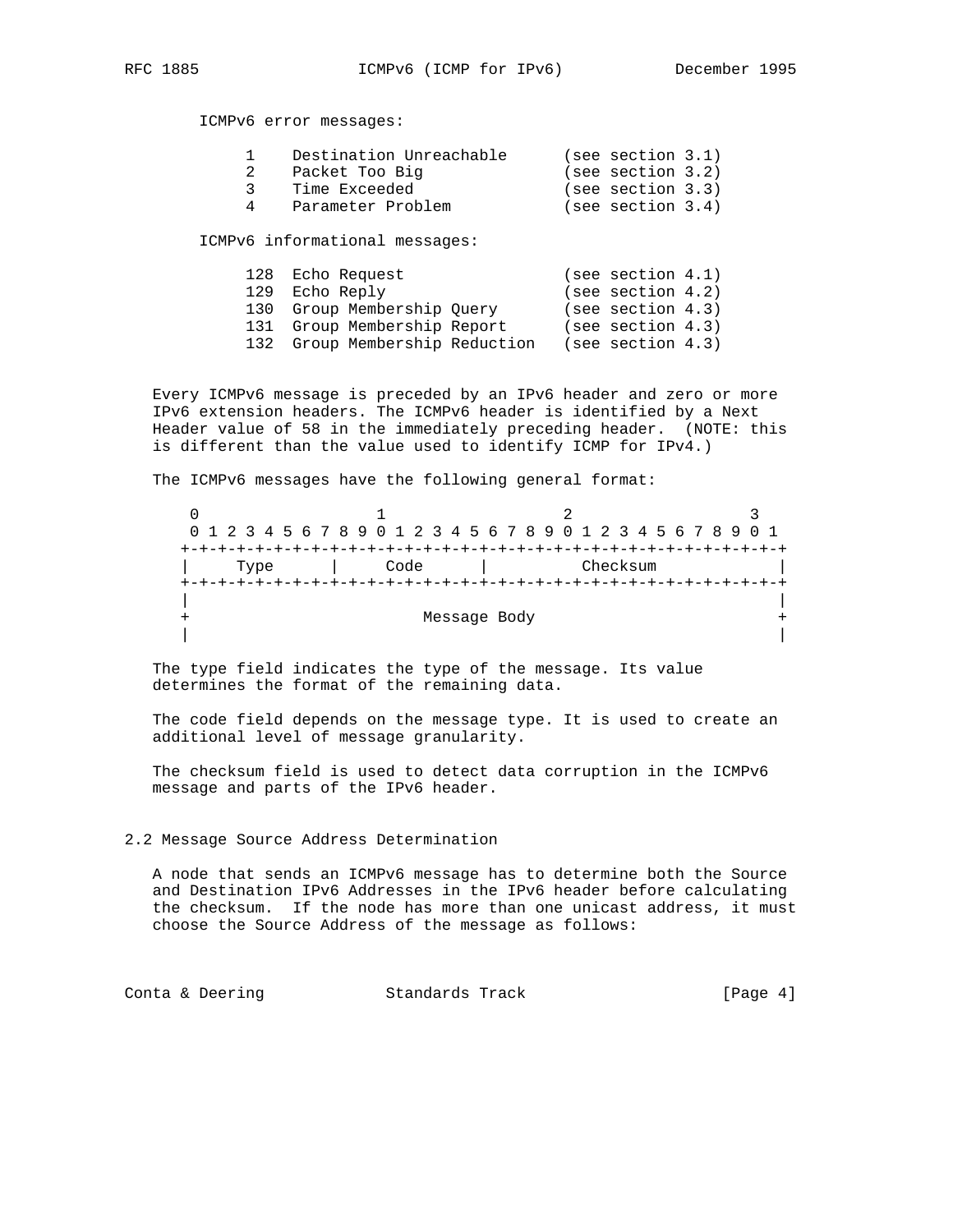- (a) If the message is a response to a message sent to one of the node's unicast addresses, the Source Address of the reply must be that same address.
- (b) If the message is a response to a message sent to a multicast or anycast group in which the node is a member, the Source Address of the reply must be a unicast address belonging to the interface on which the multicast or anycast packet was received.
- (c) If the message is a response to a message sent to an address that does not belong to the node, the Source Address should be that unicast address belonging to the node that will be most helpful in diagnosing the error. For example, if the message is a response to a packet forwarding action that cannot complete successfully, the Source Address should be a unicast address belonging to the interface on which the packet forwarding failed.
- (d) Otherwise, the node's routing table must be examined to determine which interface will be used to transmit the message to its destination, and a unicast address belonging to that interface must be used as the Source Address of the message.
- 2.3 Message Checksum Calculation

 The checksum is the 16-bit one's complement of the one's complement sum of the entire ICMPv6 message starting with the ICMPv6 message type field, prepended with a "pseudo-header" of IPv6 header fields, as specified in [IPv6, section 8.1]. The Next Header value used in the pseudo-header is 58. (NOTE: the inclusion of a pseudo-header in the ICMPv6 checksum is a change from IPv4; see [IPv6] for the rationale for this change.)

For computing the checksum, the checksum field is set to zero.

2.4 Message Processing Rules

 Implementations MUST observe the following rules when processing ICMPv6 messages (from [RFC-1122]):

- (a) If an ICMPv6 error message of unknown type is received, it MUST be passed to the upper layer.
- (b) If an ICMPv6 informational message of unknown type is received, it MUST be silently discarded.

Conta & Deering Standards Track [Page 5]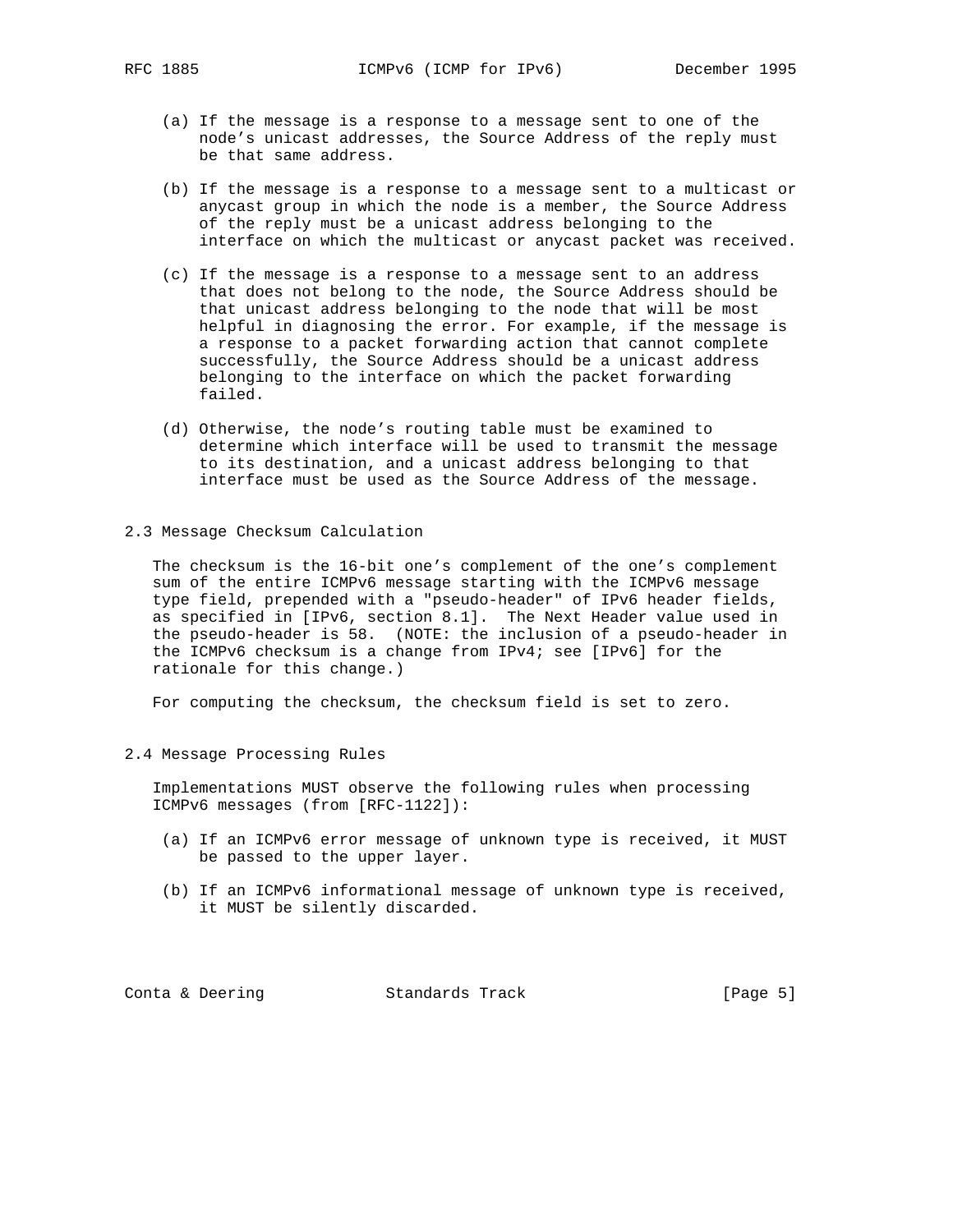- (c) Every ICMPv6 error message (type < 128) includes as much of the IPv6 offending (invoking) packet (the packet that caused the error) as will fit without making the error message packet exceed 576 octets.
- (d) In those cases where the internet-layer protocol is required to pass an ICMPv6 error message to the upper-layer protocol, the upper-layer protocol type is extracted from the original packet (contained in the body of the ICMPv6 error message) and used to select the appropriate upper-layer protocol entity to handle the error.

 If the original packet had an unusually large amount of extension headers, it is possible that the upper-layer protocol type may not be present in the ICMPv6 message, due to truncation of the original packet to meet the 576-octet limit. In that case, the error message is silently dropped after any IPv6-layer processing.

 (e) An ICMPv6 error message MUST NOT be sent as a result of receiving:

(e.1) an ICMPv6 error message, or

- (e.2) a packet destined to an IPv6 multicast address (there are two exceptions to this rule: (1) the Packet Too Big Message - Section 3.2 - to allow Path MTU discovery to work for IPv6 multicast, and (2) the Parameter Problem Message, Code 2 - Section 3.4 - reporting an unrecognized IPv6 option that has the Option Type highest-order two bits set to 10), or
- (e.3) a packet sent as a link-layer multicast, (the exception from e.2 applies to this case too), or
- (e.4) a packet sent as a link-layer broadcast, (the exception from e.2 applies to this case too), or
- (e.5) a packet whose source address does not uniquely identify a single node -- e.g., the IPv6 Unspecified Address, an IPv6 multicast address, or an address known by the ICMP message sender to be an IPv6 anycast address.
- (f) Finally, to each sender of an erroneous data packet, an IPv6 node MUST limit the rate of ICMPv6 error messages sent, in order to limit the bandwidth and forwarding costs incurred by the error messages when a generator of erroneous packets does not respond to those error messages by ceasing its transmissions.

Conta & Deering **Standards Track** [Page 6]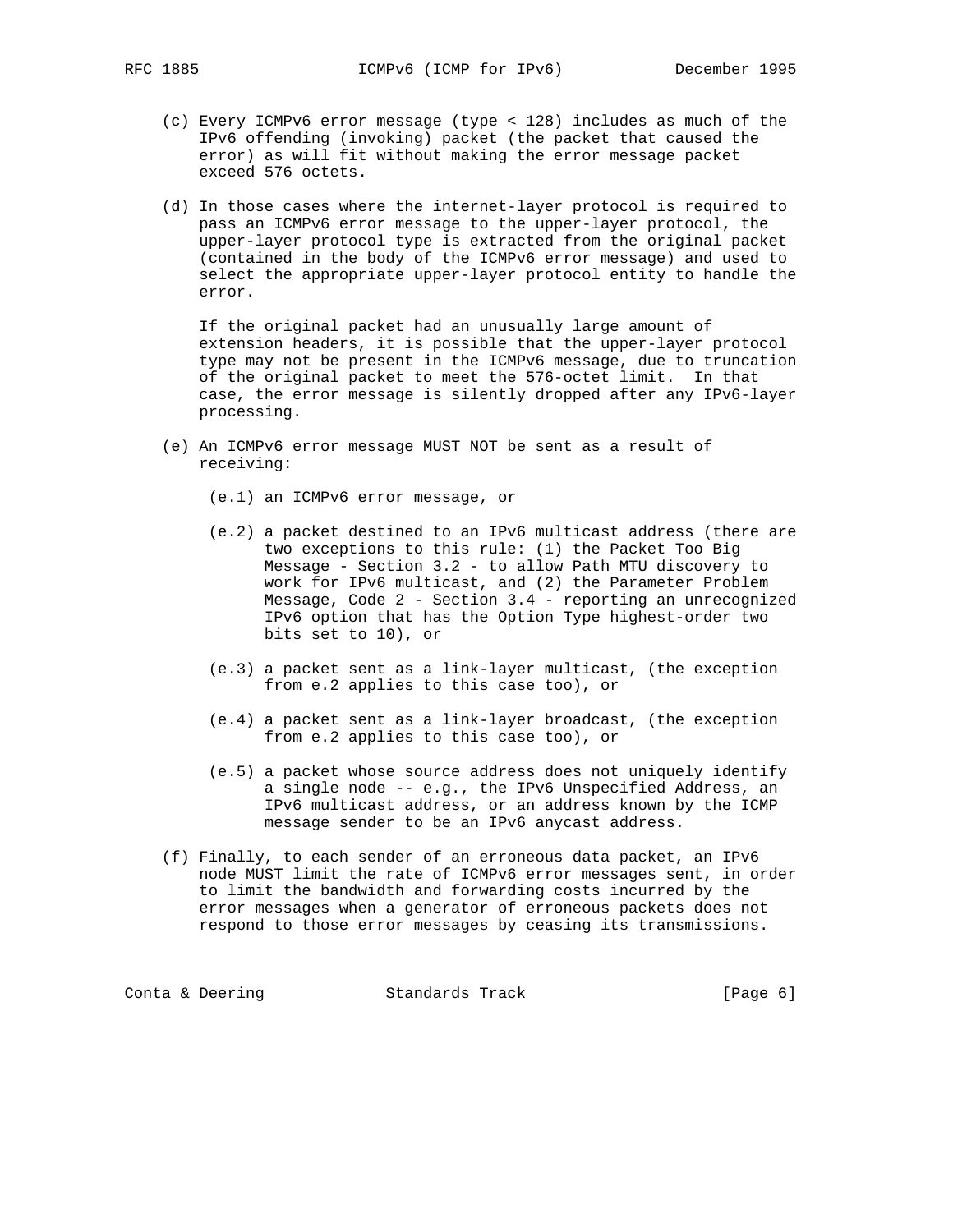There are a variety of ways of implementing the rate-limiting function, for example:

- (f.1) Timer-based for example, limiting the rate of transmission of error messages to a given source, or to any source, to at most once every T milliseconds.
- (f.2) Bandwidth-based for example, limiting the rate at which error messages are sent from a particular interface to some fraction F of the attached link's bandwidth.

 The limit parameters (e.g., T or F in the above examples) MUST be configurable for the node, with a conservative default value  $(e.g., T = 1 second, NOT 0 seconds, or F = 2 percent, NOT 100$ percent).

 The following sections describe the message formats for the above ICMPv6 messages.

Conta & Deering **Standards Track** [Page 7]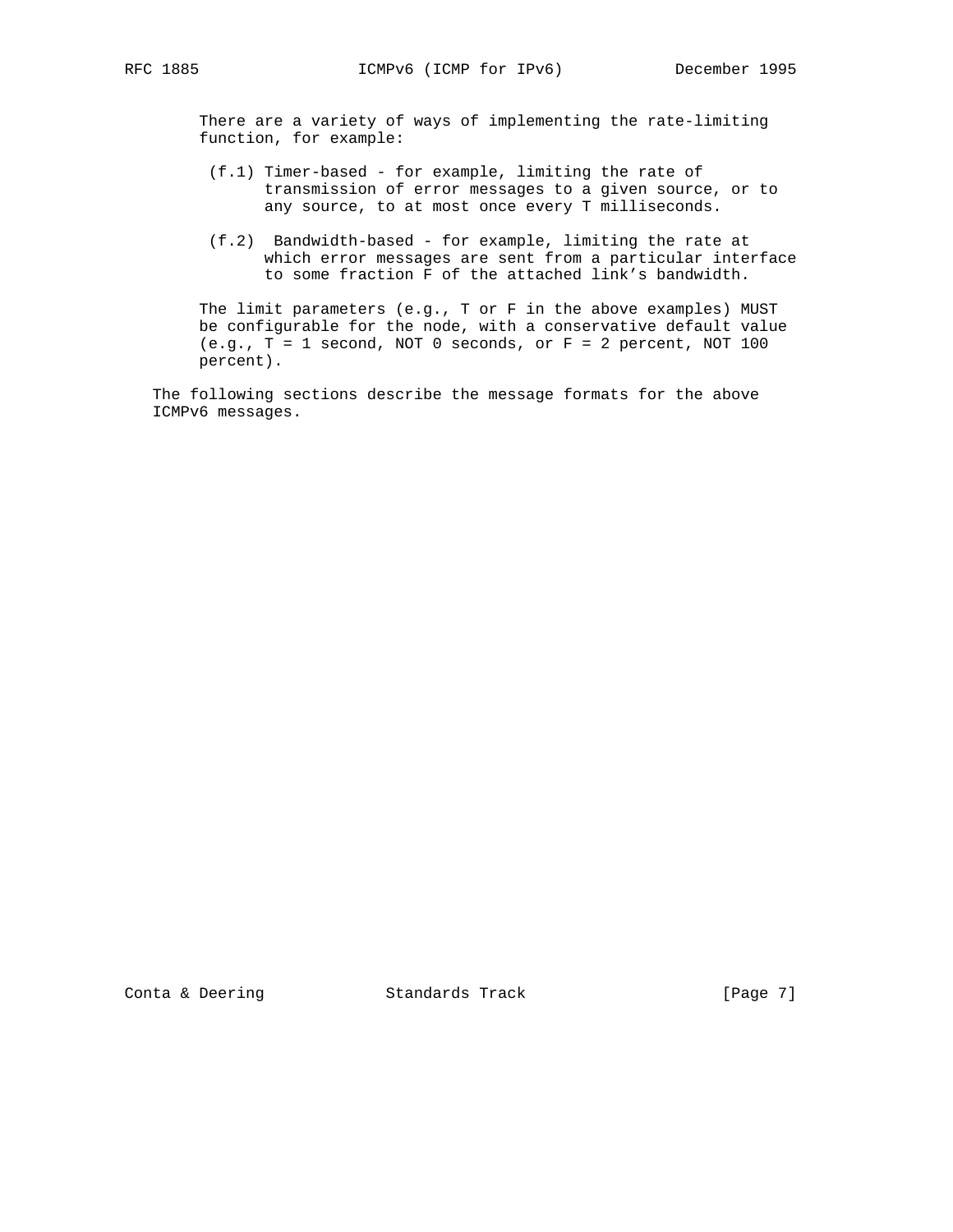## 3. ICMPv6 Error Messages

3.1 Destination Unreachable Message

 $0$  1 2 3 0 1 2 3 4 5 6 7 8 9 0 1 2 3 4 5 6 7 8 9 0 1 2 3 4 5 6 7 8 9 0 1 +-+-+-+-+-+-+-+-+-+-+-+-+-+-+-+-+-+-+-+-+-+-+-+-+-+-+-+-+-+-+-+-+ Type | Code | Checksum +-+-+-+-+-+-+-+-+-+-+-+-+-+-+-+-+-+-+-+-+-+-+-+-+-+-+-+-+-+-+-+-+ | Unused | +-+-+-+-+-+-+-+-+-+-+-+-+-+-+-+-+-+-+-+-+-+-+-+-+-+-+-+-+-+-+-+-+ | As much of invoking packet | | + as will fit without the ICMPv6 packet + exceeding 576 octets |

IPv6 Fields:

Destination Address

 Copied from the Source Address field of the invoking packet.

ICMPv6 Fields:

Type 1 Code 0 - no route to destination 1 - communication with destination administratively prohibited 2 - not a neighbor 3 - address unreachable

 4 - port unreachable Unused This field is unused for all code values. It must be initialized to zero by the sender and ignored by the receiver.

#### Description

 A Destination Unreachable message SHOULD be generated by a router, or by the IPv6 layer in the originating node, in response to a packet that cannot be delivered to its destination address for reasons other than congestion. (An ICMPv6 message MUST NOT be generated if a packet is dropped due to congestion.)

 If the reason for the failure to deliver is lack of a matching entry in the forwarding node's routing table, the Code field is set to 0 (NOTE: this error can occur only in nodes that do not hold a "default route" in their routing tables).

Conta & Deering **Standards Track** [Page 8]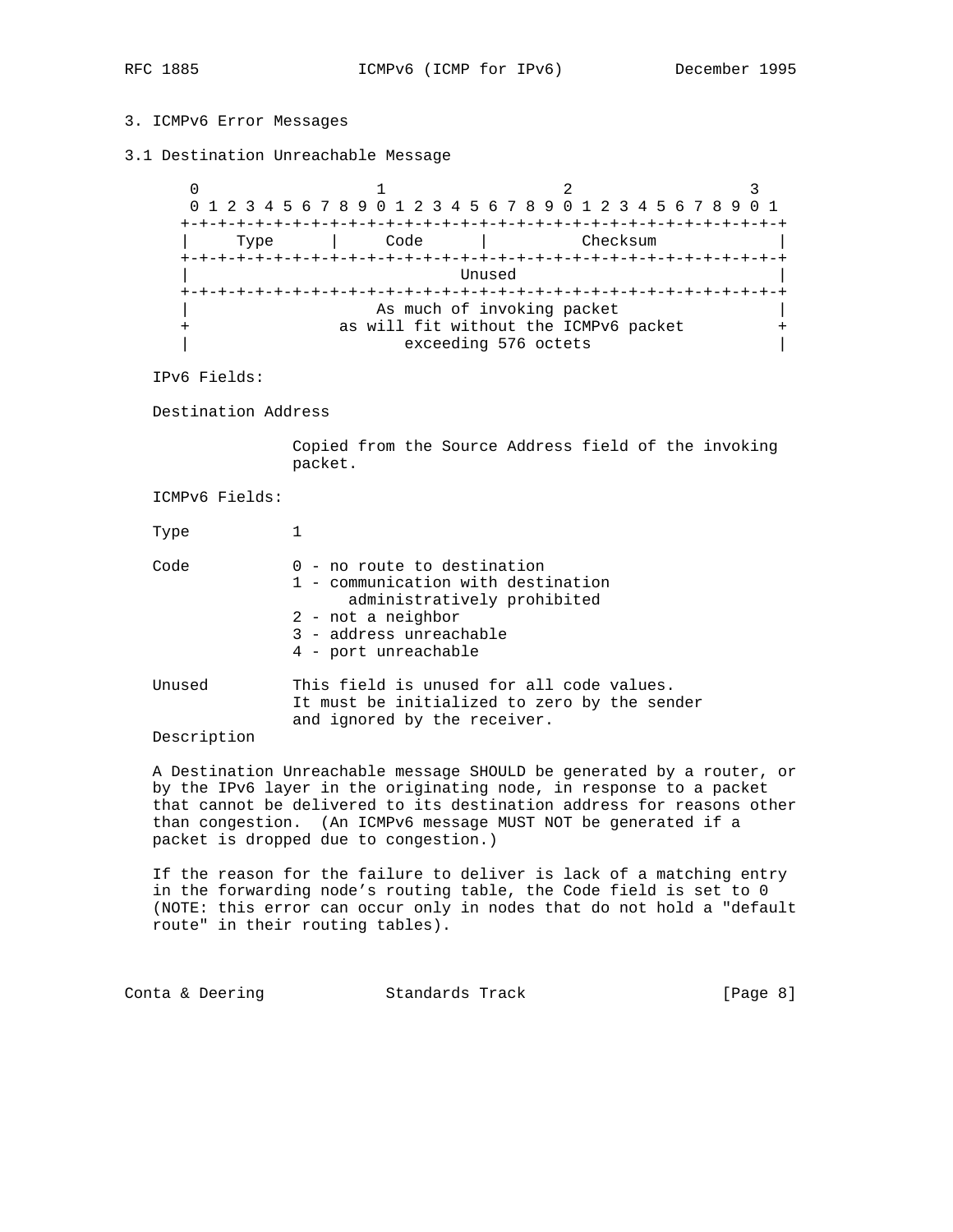If the reason for the failure to deliver is administrative prohibition, e.g., a "firewall filter", the Code field is set to 1.

 If the reason for the failure to deliver is that the next destination address in the Routing header is not a neighbor of the processing node but the "strict" bit is set for that address, then the Code field is set to 2.

 If there is any other reason for the failure to deliver, e.g., inability to resolve the IPv6 destination address into a corresponding link address, or a link-specific problem of some sort, then the Code field is set to 3.

 A destination node SHOULD send a Destination Unreachable message with Code 4 in response to a packet for which the transport protocol (e.g., UDP) has no listener, if that transport protocol has no alternative means to inform the sender.

Upper layer notification

 A node receiving the ICMPv6 Destination Unreachable message MUST notify the upper-layer protocol.

Conta & Deering Standards Track [Page 9]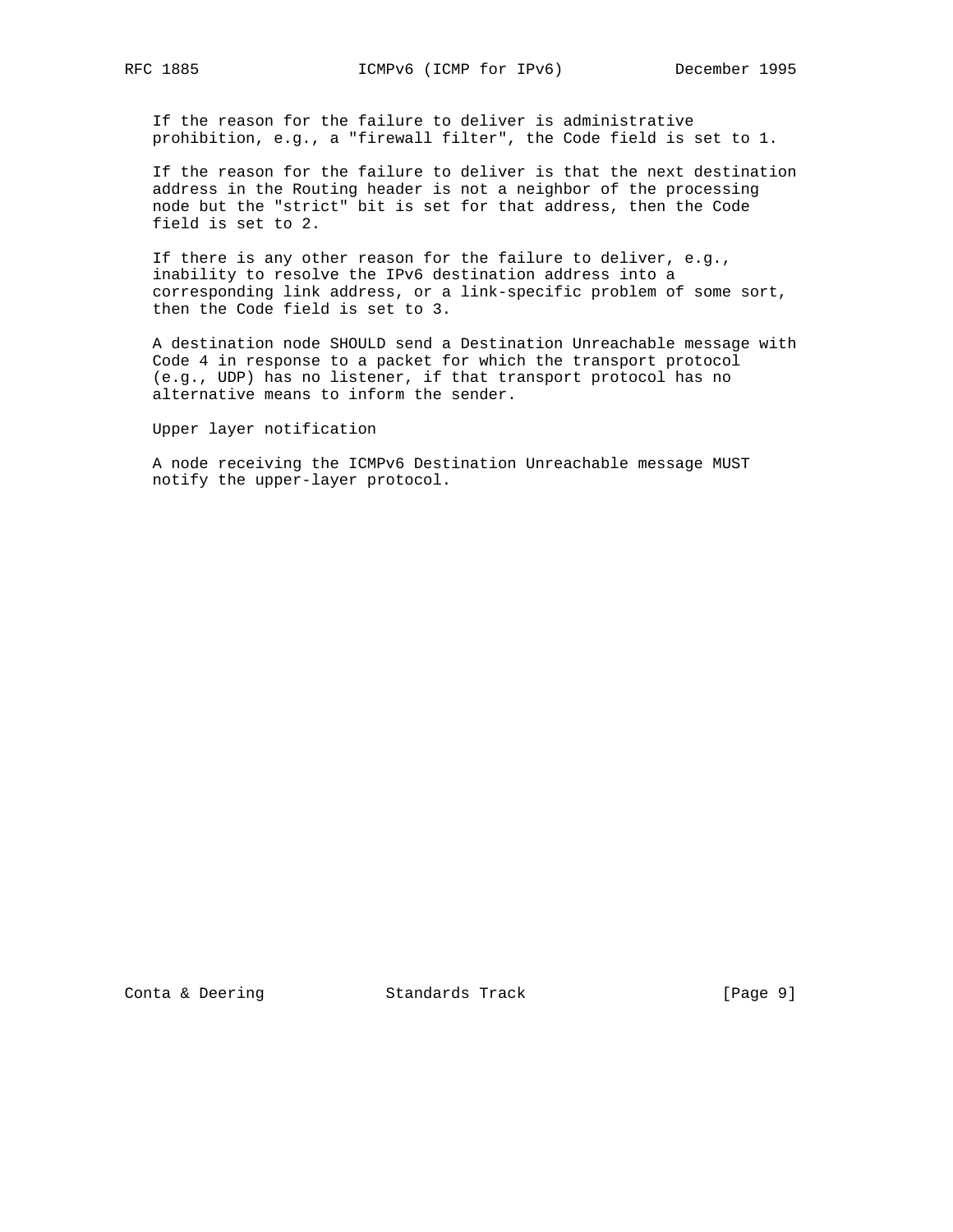# 3.2 Packet Too Big Message

0  $1$  2 3 0 1 2 3 4 5 6 7 8 9 0 1 2 3 4 5 6 7 8 9 0 1 2 3 4 5 6 7 8 9 0 1 +-+-+-+-+-+-+-+-+-+-+-+-+-+-+-+-+-+-+-+-+-+-+-+-+-+-+-+-+-+-+-+-+ | Type | Code | Checksum | +-+-+-+-+-+-+-+-+-+-+-+-+-+-+-+-+-+-+-+-+-+-+-+-+-+-+-+-+-+-+-+-+  $\blacksquare$  +-+-+-+-+-+-+-+-+-+-+-+-+-+-+-+-+-+-+-+-+-+-+-+-+-+-+-+-+-+-+-+-+ As much of invoking packet + as will fit without the ICMPv6 packet + | exceeding 576 octets |

IPv6 Fields:

Destination Address

 Copied from the Source Address field of the invoking packet.

ICMPv6 Fields:

Type 2

Code 0

MTU The Maximum Transmission Unit of the next-hop link.

Description

 A Packet Too Big MUST be sent by a router in response to a packet that it cannot forward because the packet is larger than the MTU of the outgoing link. The information in this message is used as part of the Path MTU Discovery process [RFC-1191].

 Sending a Packet Too Big Message makes an exception to one of the rules of when to send an ICMPv6 error message, in that unlike other messages, it is sent in response to a packet received with an IPv6 multicast destination address, or a link-layer multicast or link layer broadcast address.

Upper layer notification

 An incoming Packet Too Big message MUST be passed to the upper-layer protocol.

Conta & Deering Standards Track [Page 10]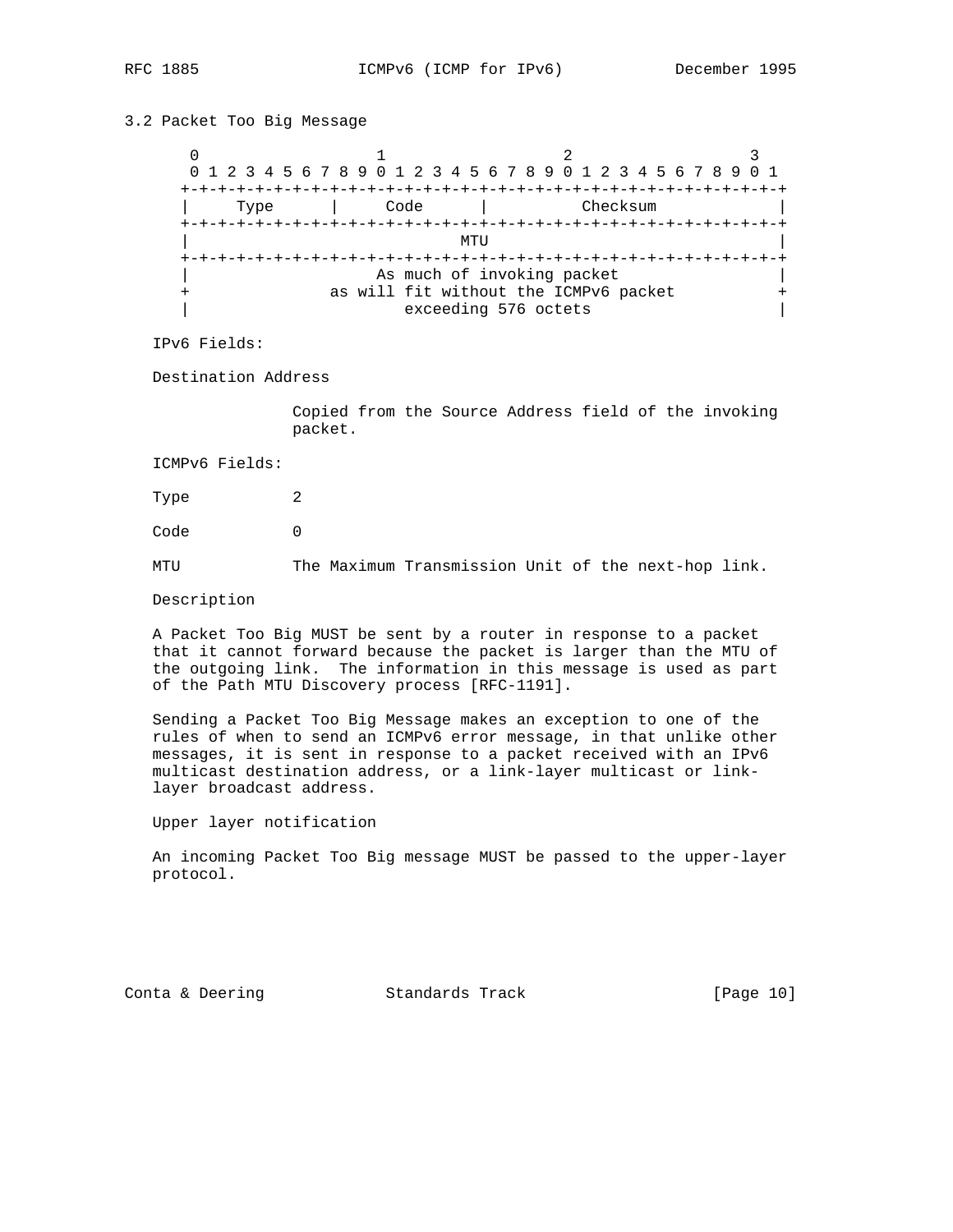# 3.3 Time Exceeded Message 0  $1$  2 3 0 1 2 3 4 5 6 7 8 9 0 1 2 3 4 5 6 7 8 9 0 1 2 3 4 5 6 7 8 9 0 1 +-+-+-+-+-+-+-+-+-+-+-+-+-+-+-+-+-+-+-+-+-+-+-+-+-+-+-+-+-+-+-+-+ | Type | Code | Checksum | +-+-+-+-+-+-+-+-+-+-+-+-+-+-+-+-+-+-+-+-+-+-+-+-+-+-+-+-+-+-+-+-+ | Unused | +-+-+-+-+-+-+-+-+-+-+-+-+-+-+-+-+-+-+-+-+-+-+-+-+-+-+-+-+-+-+-+-+ As much of invoking packet as will fit without the ICMPv6 packet +<br>| exceeding 576 octets exceeding 576 octets

IPv6 Fields:

 Destination Address Copied from the Source Address field of the invoking packet.

ICMPv6 Fields:

Type 3

Code 0 - hop limit exceeded in transit

1 - fragment reassembly time exceeded

Unused This field is unused for all code values. It must be initialized to zero by the sender and ignored by the receiver.

#### Description

 If a router receives a packet with a Hop Limit of zero, or a router decrements a packet's Hop Limit to zero, it MUST discard the packet and send an ICMPv6 Time Exceeded message with Code 0 to the source of the packet. This indicates either a routing loop or too small an initial Hop Limit value.

 The router sending an ICMPv6 Time Exceeded message with Code 0 SHOULD consider the receiving interface of the packet as the interface on which the packet forwarding failed in following rule (d) for selecting the Source Address of the message.

Upper layer notification

 An incoming Time Exceeded message MUST be passed to the upper-layer protocol.

| Conta & Deering | Standards Track | [Page 11] |
|-----------------|-----------------|-----------|
|-----------------|-----------------|-----------|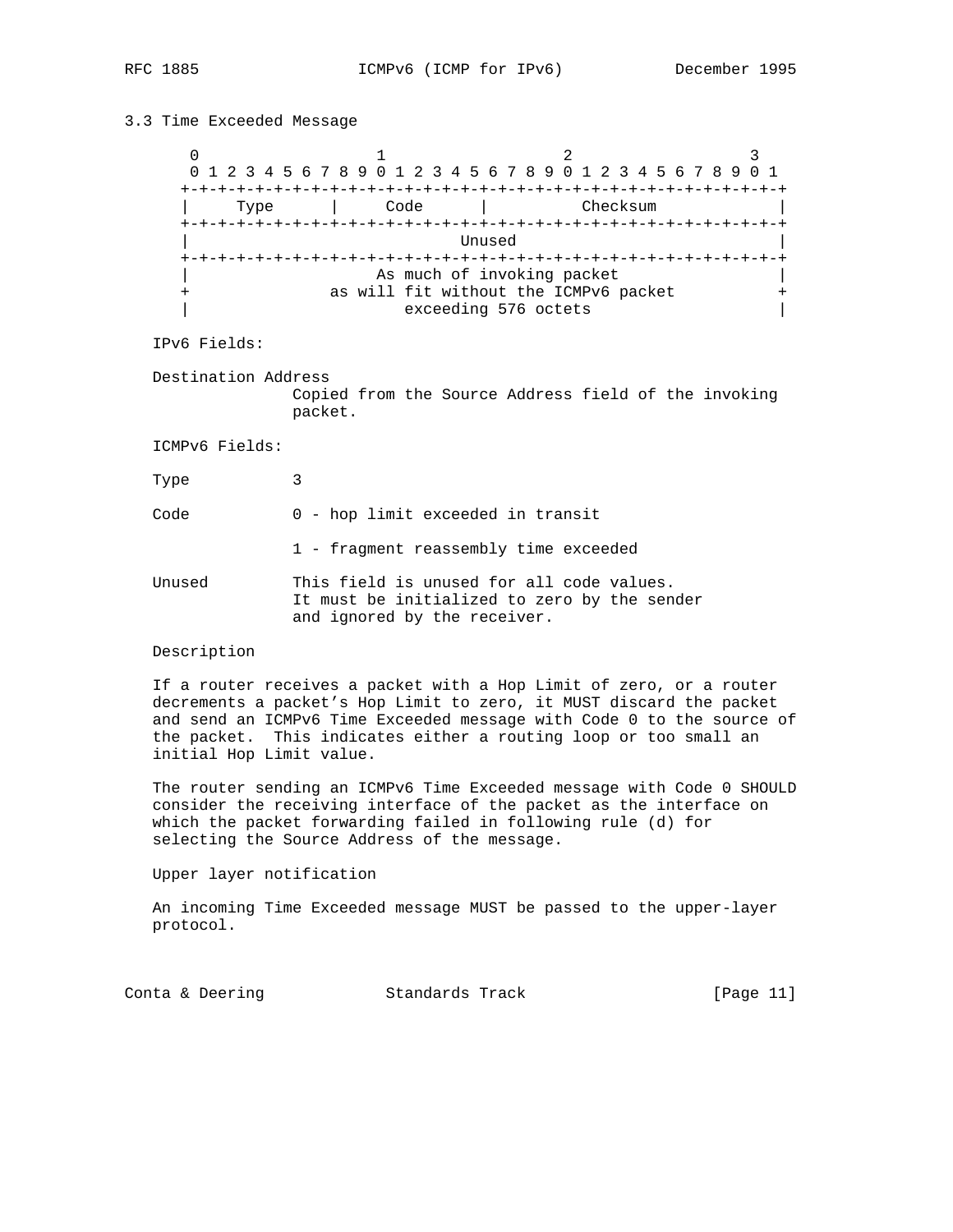# 3.4 Parameter Problem Message

 $\begin{array}{ccccccc}\n0 & & & 1 & & & 2 & & 3\n\end{array}$  0 1 2 3 4 5 6 7 8 9 0 1 2 3 4 5 6 7 8 9 0 1 2 3 4 5 6 7 8 9 0 1 +-+-+-+-+-+-+-+-+-+-+-+-+-+-+-+-+-+-+-+-+-+-+-+-+-+-+-+-+-+-+-+-+ | Type | Code | Checksum | +-+-+-+-+-+-+-+-+-+-+-+-+-+-+-+-+-+-+-+-+-+-+-+-+-+-+-+-+-+-+-+-+ Pointer +-+-+-+-+-+-+-+-+-+-+-+-+-+-+-+-+-+-+-+-+-+-+-+-+-+-+-+-+-+-+-+-+ As much of invoking packet + as will fit without the ICMPv6 packet + | exceeding 576 octets |

- IPv6 Fields:
- Destination Address

 Copied from the Source Address field of the invoking packet.

- ICMPv6 Fields:
- Type 4
- Code 0 erroneous header field encountered
	- 1 unrecognized Next Header type encountered
	- 2 unrecognized IPv6 option encountered
- Pointer Identifies the octet offset within the invoking packet where the error was detected.

 The pointer will point beyond the end of the ICMPv6 packet if the field in error is beyond what can fit in the 576-byte limit of an ICMPv6 error message.

#### Description

 If an IPv6 node processing a packet finds a problem with a field in the IPv6 header or extension headers such that it cannot complete processing the packet, it MUST discard the packet and SHOULD send an ICMPv6 Parameter Problem message to the packet's source, indicating the type and location of the problem.

 The pointer identifies the octet of the original packet's header where the error was detected. For example, an ICMPv6 message with Type field = 4, Code field = 1, and Pointer field = 40 would indicate

Conta & Deering **Standards Track** [Page 12]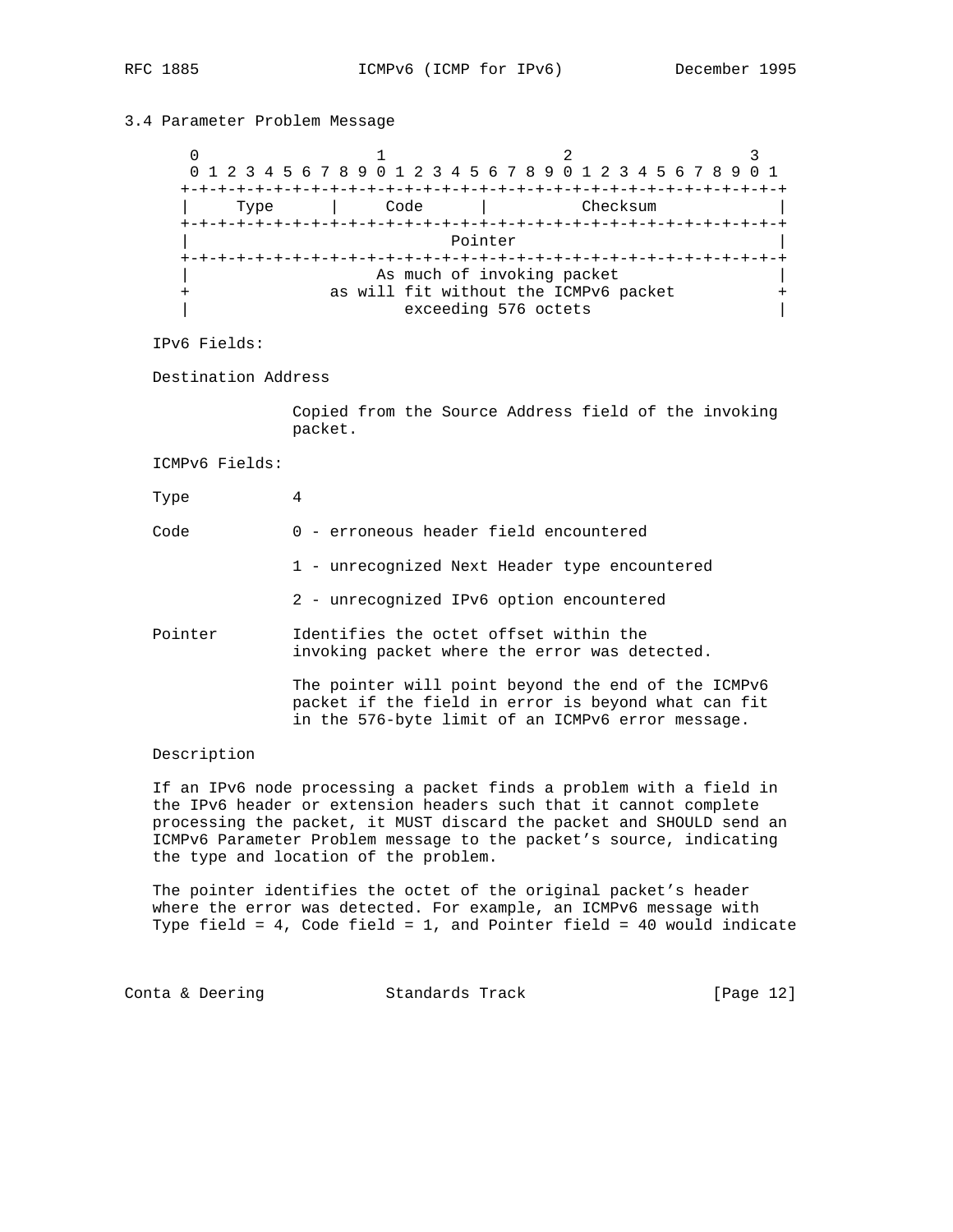that the IPv6 extension header following the IPv6 header of the original packet holds an unrecognized Next Header field value.

Upper layer notification

 A node receiving this ICMPv6 message MUST notify the upper-layer protocol.

Conta & Deering **Standards Track** [Page 13]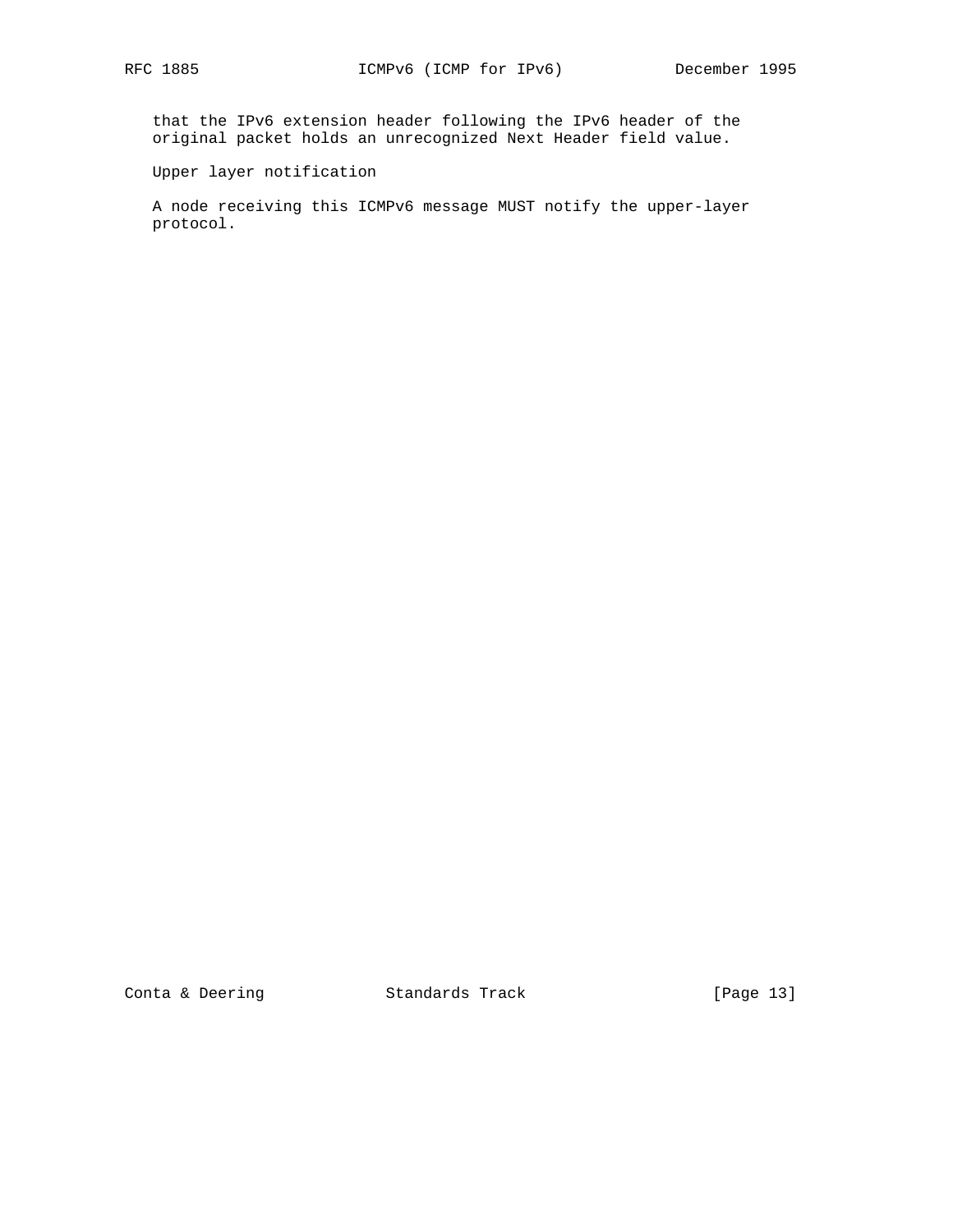# 4. ICMPv6 Informational Messages

#### 4.1 Echo Request Message

 $0$  1 2 3 0 1 2 3 4 5 6 7 8 9 0 1 2 3 4 5 6 7 8 9 0 1 2 3 4 5 6 7 8 9 0 1 +-+-+-+-+-+-+-+-+-+-+-+-+-+-+-+-+-+-+-+-+-+-+-+-+-+-+-+-+-+-+-+-+ | Type | Code | Checksum | +-+-+-+-+-+-+-+-+-+-+-+-+-+-+-+-+-+-+-+-+-+-+-+-+-+-+-+-+-+-+-+-+ | Identifier | Sequence Number | +-+-+-+-+-+-+-+-+-+-+-+-+-+-+-+-+-+-+-+-+-+-+-+-+-+-+-+-+-+-+-+-+ Data ... +-+-+-+-+-

IPv6 Fields:

Destination Address

Any legal IPv6 address.

ICMPv6 Fields:

Type 128

Code 0

 Identifier An identifier to aid in matching Echo Replies to this Echo Request. May be zero.

Sequence Number

 A sequence number to aid in matching Echo Replies to this Echo Request. May be zero.

Data **Zero or more octets of arbitrary data.** 

Description

 Every node MUST implement an ICMPv6 Echo responder function that receives Echo Requests and sends corresponding Echo Replies. A node SHOULD also implement an application-layer interface for sending Echo Requests and receiving Echo Replies, for diagnostic purposes.

Upper layer notification

 A node receiving this ICMPv6 message MAY notify the upper-layer protocol.

Conta & Deering Standards Track [Page 14]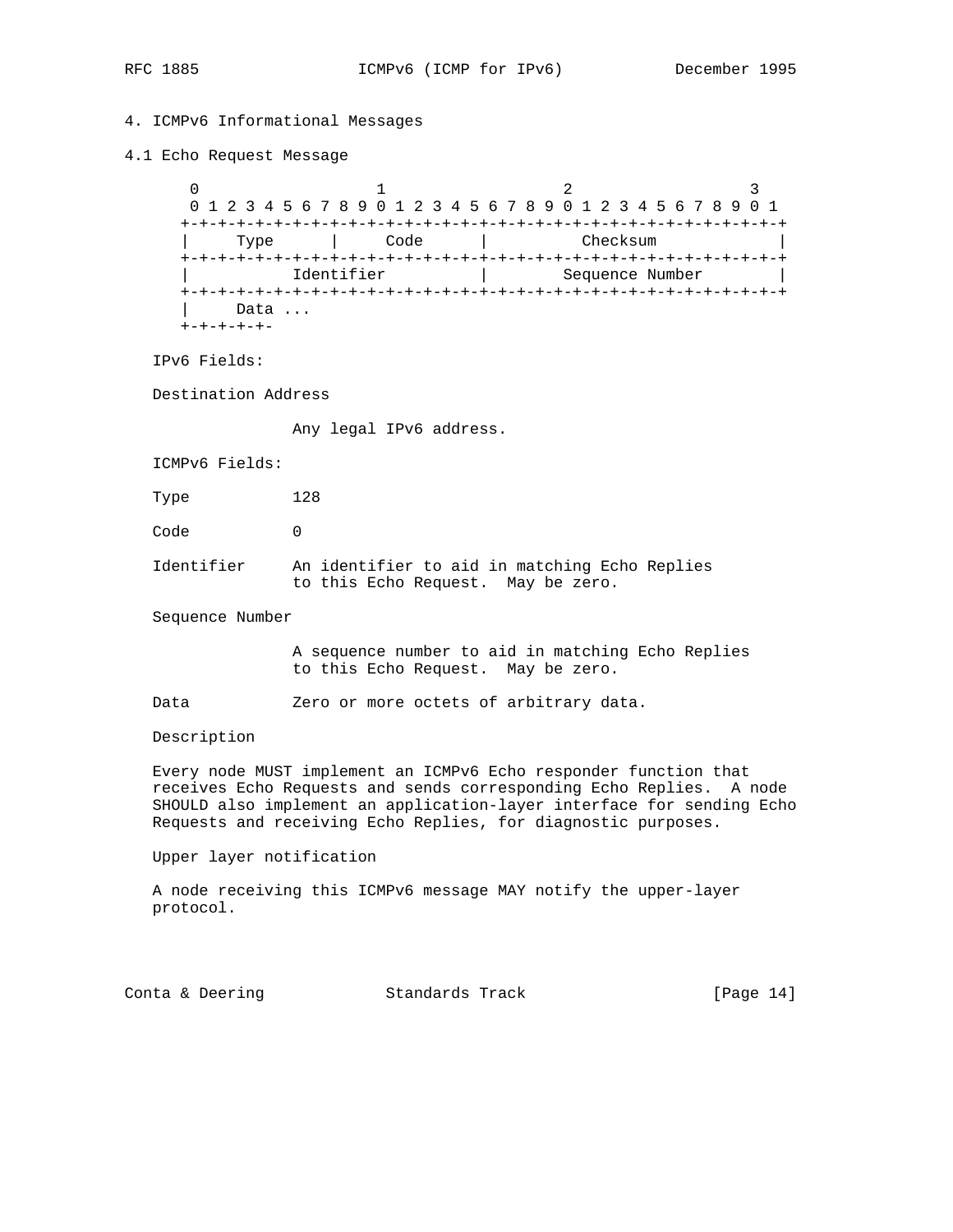## 4.2 Echo Reply Message

0  $1$  2 3 0 1 2 3 4 5 6 7 8 9 0 1 2 3 4 5 6 7 8 9 0 1 2 3 4 5 6 7 8 9 0 1 +-+-+-+-+-+-+-+-+-+-+-+-+-+-+-+-+-+-+-+-+-+-+-+-+-+-+-+-+-+-+-+-+ | Type | Code | Checksum | +-+-+-+-+-+-+-+-+-+-+-+-+-+-+-+-+-+-+-+-+-+-+-+-+-+-+-+-+-+-+-+-+ Identifier | Sequence Number +-+-+-+-+-+-+-+-+-+-+-+-+-+-+-+-+-+-+-+-+-+-+-+-+-+-+-+-+-+-+-+-+ Data ... +-+-+-+-+-

IPv6 Fields:

Destination Address

 Copied from the Source Address field of the invoking Echo Request packet.

ICMPv6 Fields:

Type 129

Code 0

Identifier The identifier from the invoking Echo Request message.

Sequence The sequence number from the invoking Echo Request Number message.

Data The data from the invoking Echo Request message.

Description

 Every node MUST implement an ICMPv6 Echo responder function that receives Echo Requests and sends corresponding Echo Replies. A node SHOULD also implement an application-layer interface for sending Echo Requests and receiving Echo Replies, for diagnostic purposes.

 The source address of an Echo Reply sent in response to a unicast Echo Request message MUST be the same as the destination address of that Echo Request message.

 An Echo Reply SHOULD be sent in response to an Echo Request message sent to an IPv6 multicast address. The source address of the reply MUST be a unicast address belonging to the interface on which the multicast Echo Request message was received.

Conta & Deering Standards Track [Page 15]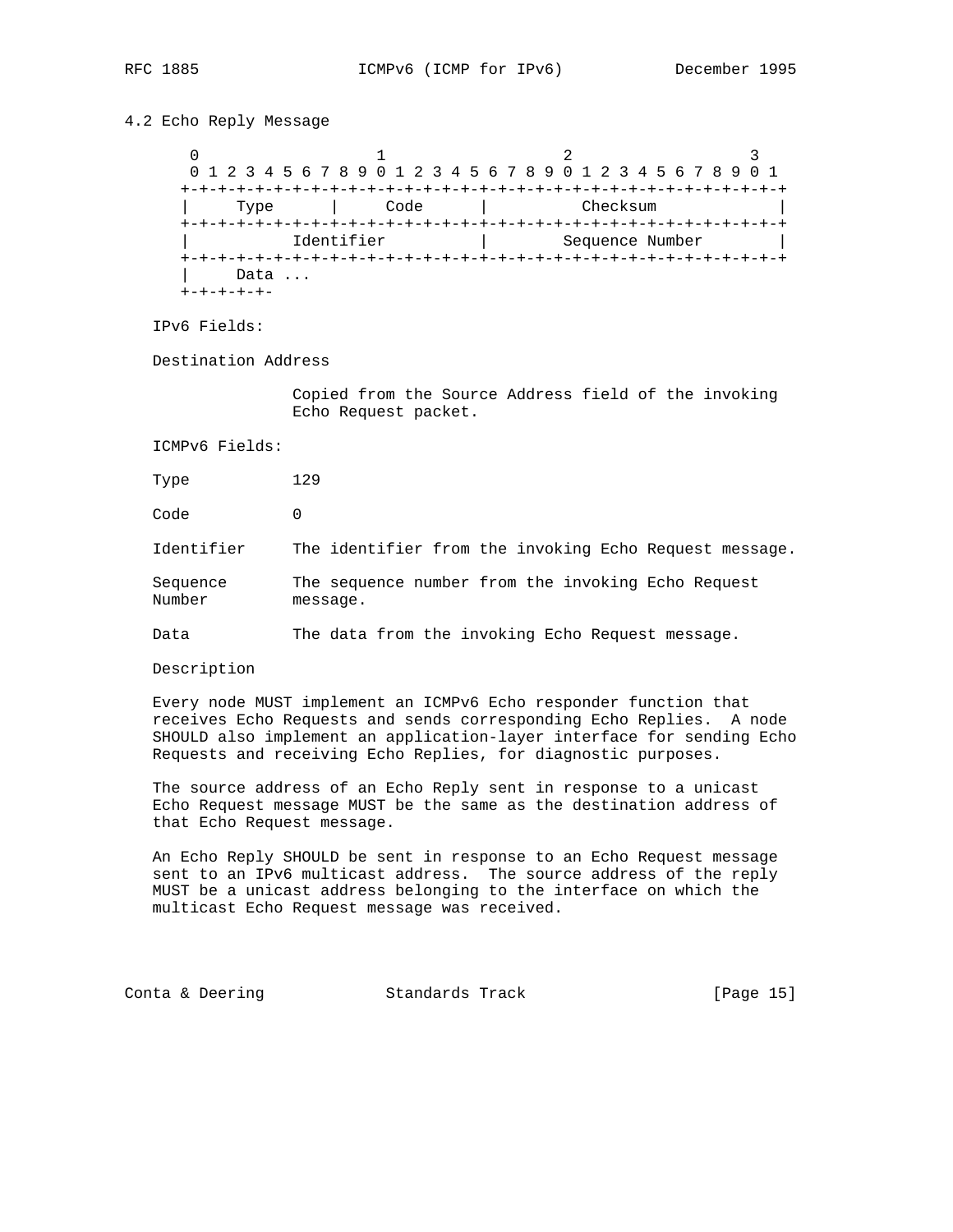The data received in the ICMPv6 Echo Request message MUST be returned entirely and unmodified in the ICMPv6 Echo Reply message, unless the Echo Reply would exceed the MTU of the path back to the Echo requester, in which case the data is truncated to fit that path MTU.

# Upper layer notification

 Echo Reply messages MUST be passed to the ICMPv6 user interface, unless the corresponding Echo Request originated in the IP layer.

Conta & Deering Standards Track [Page 16]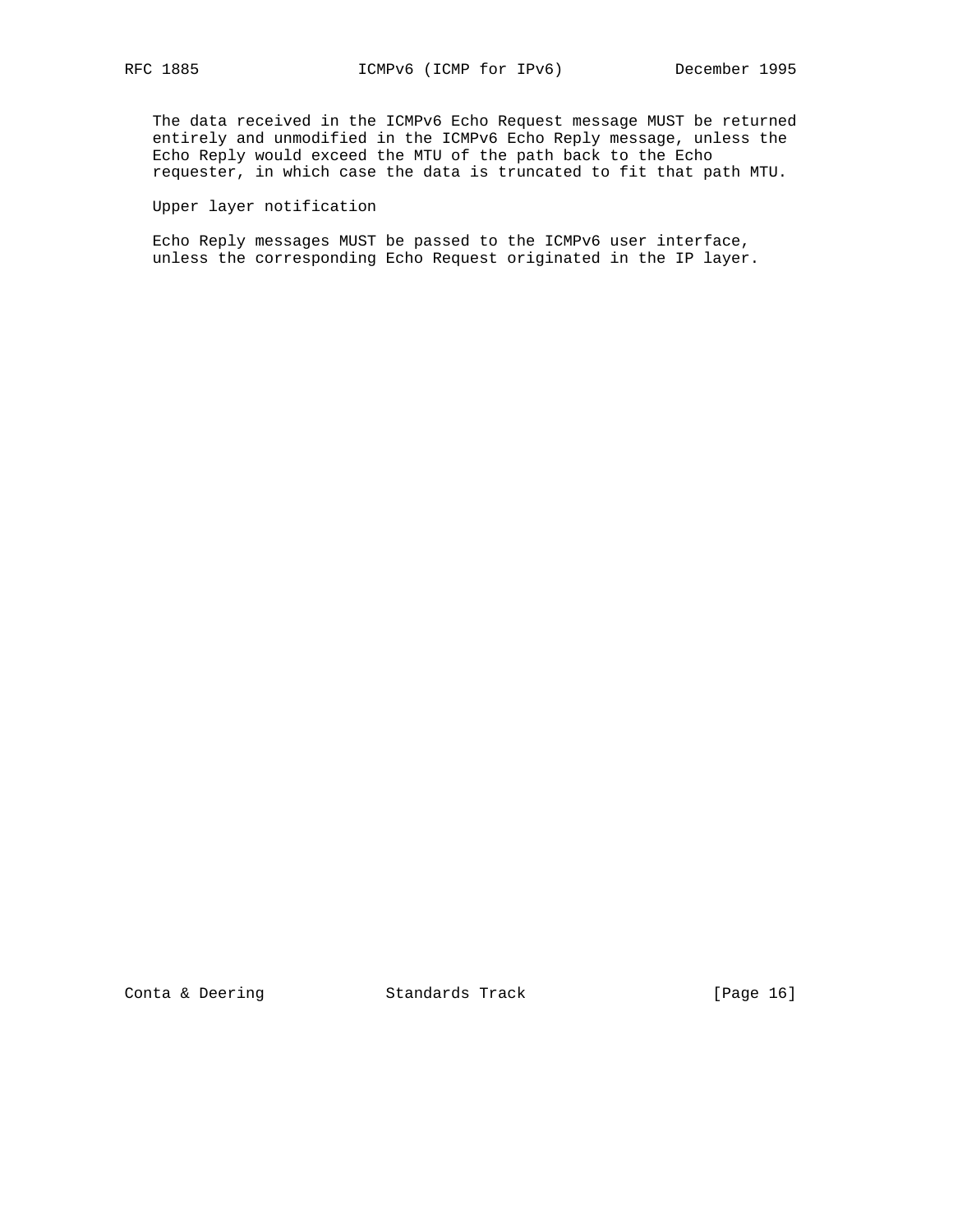## 4.3 Group Membership Messages

The ICMPv6 Group Membership Messages have the following format:

 $0$  1 2 3 0 1 2 3 4 5 6 7 8 9 0 1 2 3 4 5 6 7 8 9 0 1 2 3 4 5 6 7 8 9 0 1 +-+-+-+-+-+-+-+-+-+-+-+-+-+-+-+-+-+-+-+-+-+-+-+-+-+-+-+-+-+-+-+-+ | Type | Code | Checksum | +-+-+-+-+-+-+-+-+-+-+-+-+-+-+-+-+-+-+-+-+-+-+-+-+-+-+-+-+-+-+-+-+ | Maximum Response Delay | Unused | +-+-+-+-+-+-+-+-+-+-+-+-+-+-+-+-+-+-+-+-+-+-+-+-+-+-+-+-+-+-+-+-+ | | + + Multicast + + | Address | + + | | +-+-+-+-+-+-+-+-+-+-+-+-+-+-+-+-+-+-+-+-+-+-+-+-+-+-+-+-+-+-+-+-+

IPv6 Fields:

Destination Address

 In a Group Membership Query message, the multicast address of the group being queried, or the Link-Local All-Nodes multicast address.

 In a Group Membership Report or a Group Membership Reduction message, the multicast address of the group being reported or terminated.

Hop Limit 1

ICMPv6 Fields:

| Type |  | 130 - Group Membership Ouery     |  |
|------|--|----------------------------------|--|
|      |  | 131 - Group Membership Report    |  |
|      |  | 132 - Group Membership Reduction |  |

Code 0

Maximum Response Delay

 In Query messages, the maximum time that responding Report messages may be delayed, in milliseconds.

Conta & Deering Standards Track [Page 17]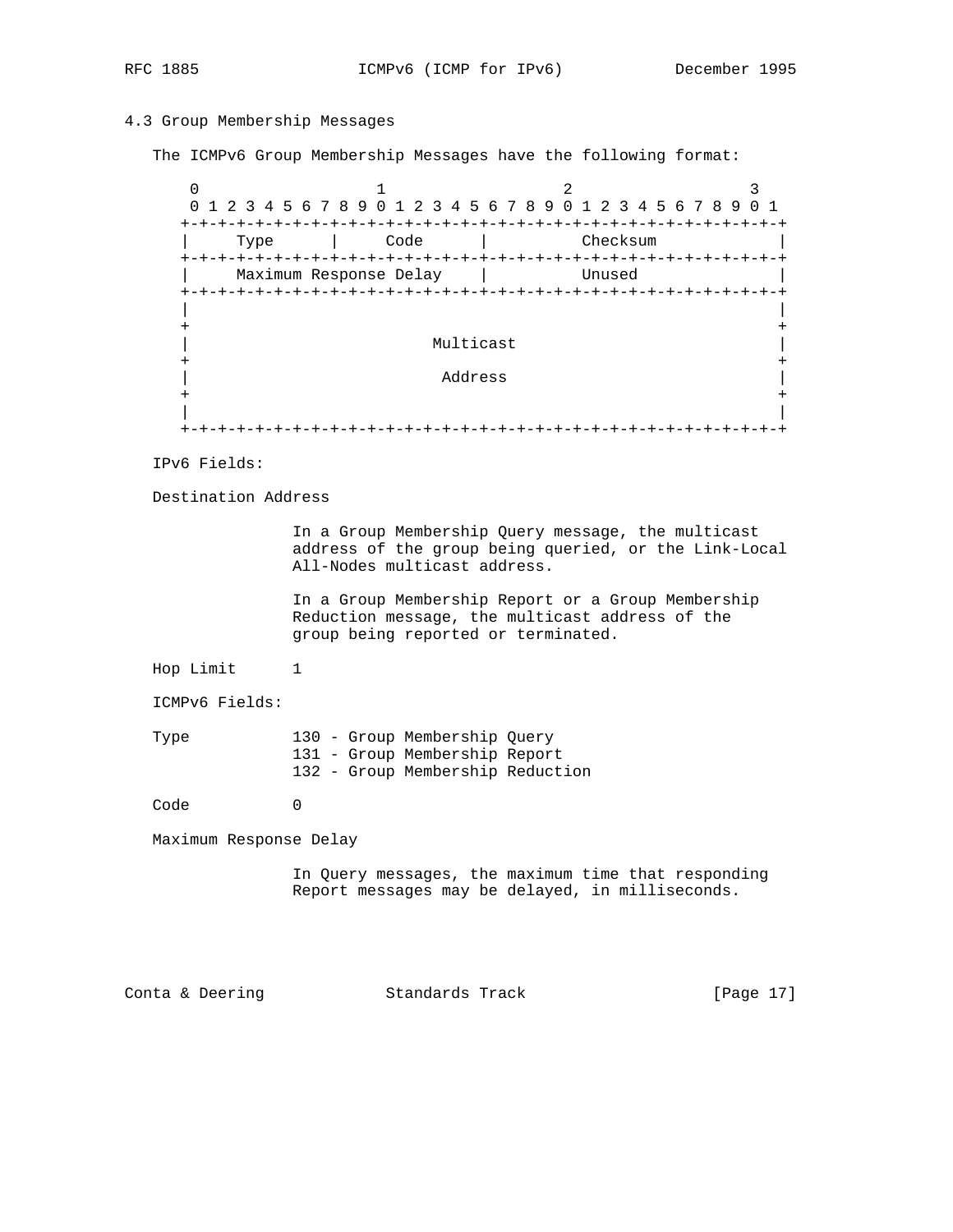RFC 1885 ICMPv6 (ICMP for IPv6) December 1995

 In Report and Reduction messages, this field is is initialized to zero by the sender and ignored by receivers.

Unused Initialized to zero by the sender; ignored by receivers.

Multicast Address

 The address of the multicast group about which the message is being sent. In Query messages, the Multicast Address field may be zero, implying a query for all groups.

### Description

 The ICMPv6 Group Membership messages are used to convey information about multicast group membership from nodes to their neighboring routers. The details of their usage is given in [RFC-1112].

Conta & Deering Standards Track [Page 18]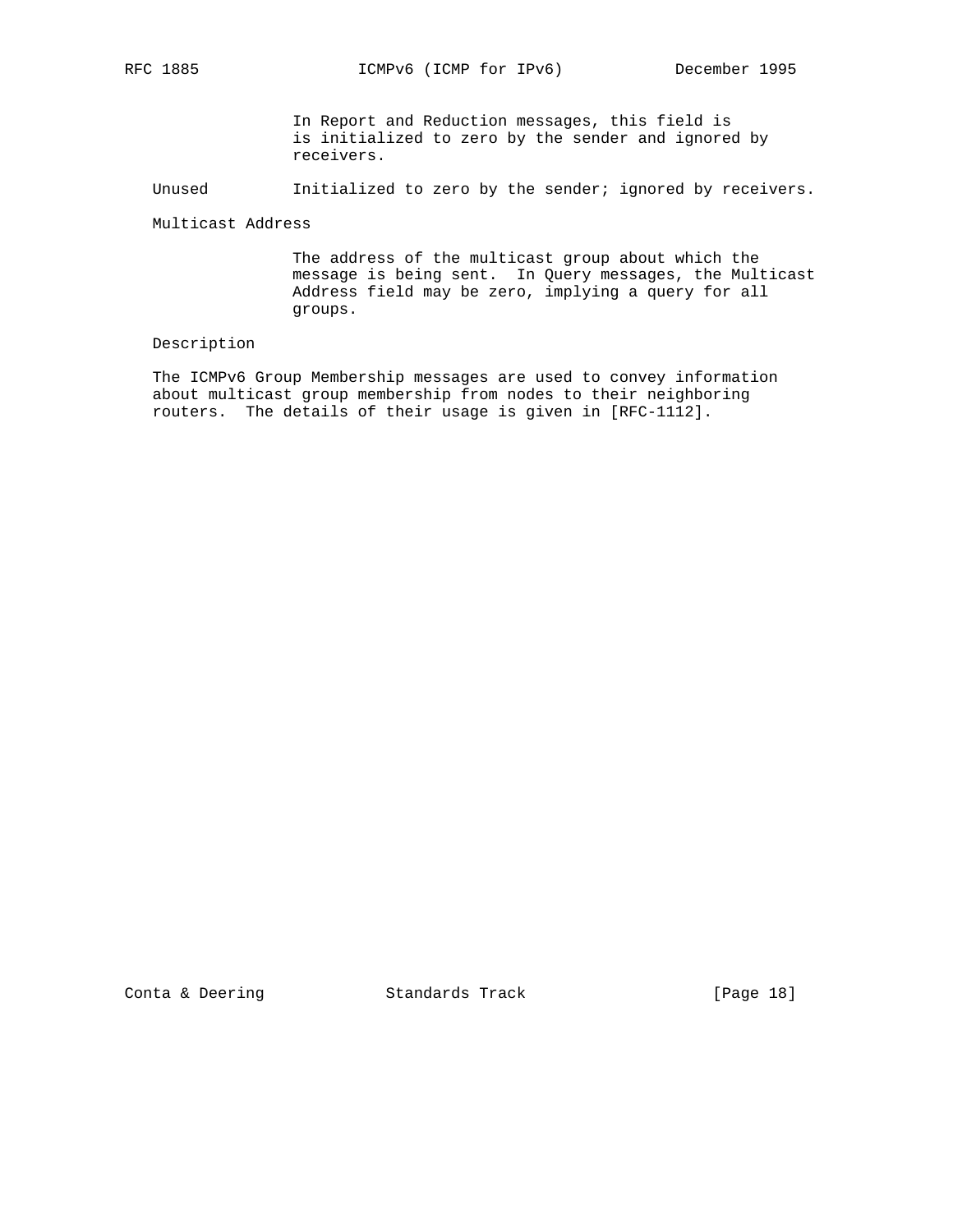### 5. References

- [IPv6] Deering, S., and R. Hinden, "Internet Protocol, Version 6, Specification", RFC 1883, Xerox PARC, Ipsilon Networks, December 1995.
	- [IPv6-ADDR] Hinden, R., and S. Deering, Editors, "IP Version 6 Addressing Architecture", RFC 1884, Ipsilon Networks, Xerox PARC, December 1995.
	- [IPv6-DISC] Narten, T., Nordmark, E., and W. Simpson, "Neighbor Discovery for IP Version 6 (IPv6)", Work in Progress.
	- [RFC-792] Postel, J., "Internet Control Message Protocol", STD 5, RFC 792, USC/Information Sciences Institute, September 1981.
	- [RFC-1112] Deering, S., "Host Extensions for IP Multicasting", STD 5, RFC 1112, Stanford University, August 1989.
	- [RFC-1122] Braden, R., "Requirements for Internet Hosts Communication Layers", STD 3, RFC 1122, USC/Information Sciences Institute, October 1989.
	- [RFC-1191] Mogul, J., and S. Deering, "Path MTU Discovery", RFC 1191, DECWRL, Stanford University, November 1990.
- 6. Acknowledgements

 The document is derived from previous ICMP drafts of the SIPP and IPng working group.

 The IPng working group and particularly Robert Elz, Jim Bound, Bill Simpson, Thomas Narten, Charlie Lynn, Bill Fink, and Scott Bradner (in chronological order) provided extensive review information and feedback.

7. Security Considerations

Security issues are not discussed in this memo.

Conta & Deering Standards Track [Page 19]